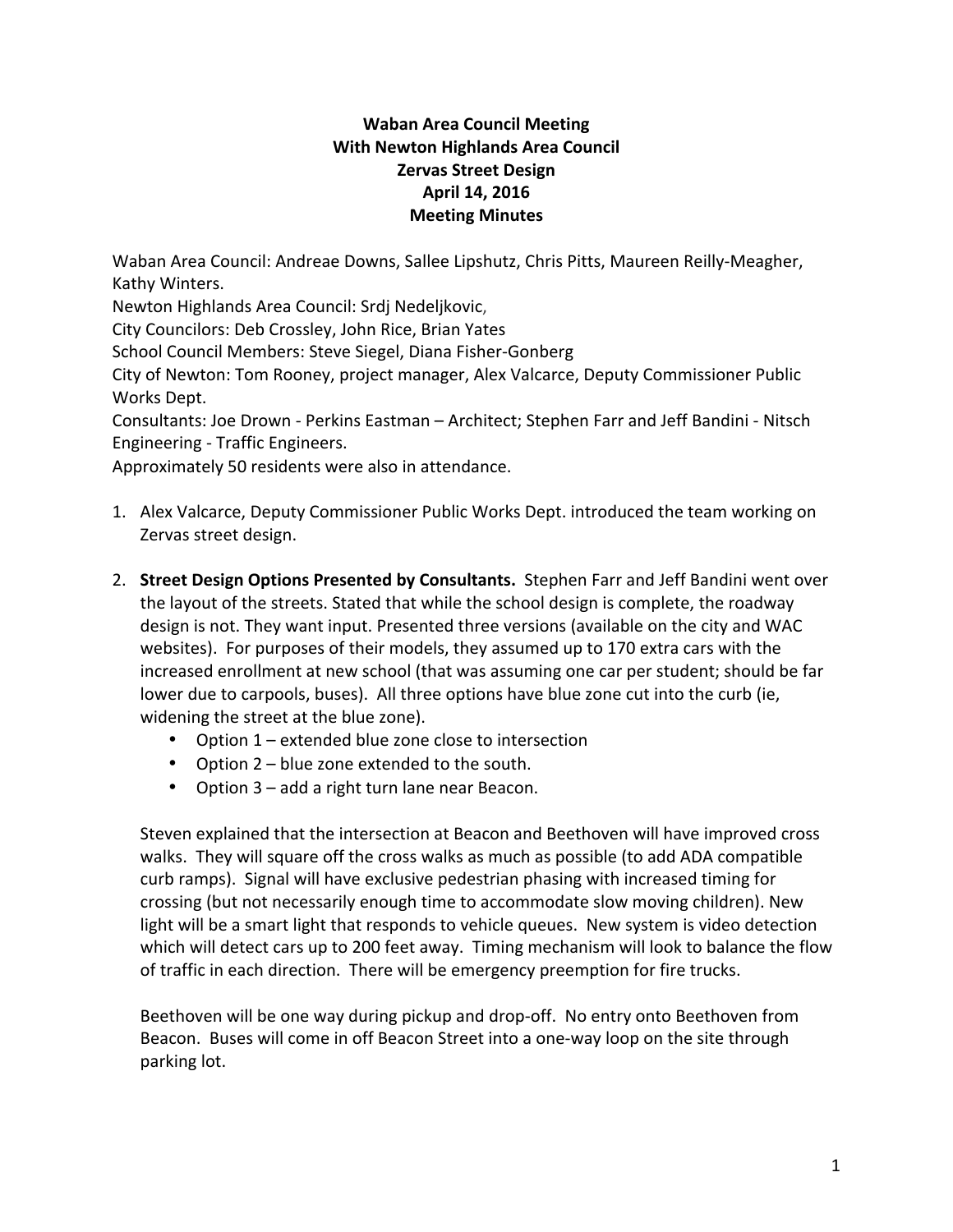#### 3. Resident Response/Questions About Options.

- Several residents expressed concern over safety of a right turn lane on Beethoven at Beacon; at the end of the meeting four residents left notes specifically opposing a right turn lane off of Beethoven at Beacon.
- Has Amy Circle been considered? Will new students from the east come west on Beacon and pull into Amy Circle to drop off their kids (the Zervas district will expand to the east)? No plans currently for Amy Circle.
- Will there be a right turn on red? No there will be no right turn on red for any of the movements.
- Can crossing guard keep the light red in all directions for as long as it takes so that cars don't lose some of the green cycle waiting for kids to cross? No, because crossing guard likes to be in the middle of the crosswalk.
- Doing anything about choke point on Beethoven? No not doing anything about that.
- Using computer simulation? Yes. They can make that available.
- Have they done analysis on how the bus entrance/exits will affect the streets opposite (Paulson and Amy Circle)? There will be five buses. They have done analysis and they don't show any issues with the buses turning in and out.
- Will Beethoven be no parking on west side when it is one way? No. Is there parking there now? No, not during school hours.
- The additional 170 students where will they come from? The largest expansion is west of Walnut street (70 kids in that neighborhood) also south of Centre St. in current Mason-Rice and Bowen (some of those students would be bused).
- Question about how many cars are turning which way off of Beethoven at Beacon? They have detailed traffic counts and it was about  $1/3$  each way (right, straight, and left).
- How does changing the light timing reduce already existing congestion on Beethoven with the addition of so much new traffic? Current loops are substandard and timing is deficient. Those two changes will increase overall efficiency. Level of service (the number of cars that can clear the intersection) will be a little bit better. Still going to be bad.
- Police enforcement? When school opens there will be enforcement present constantly, but once it has been open for a while it will stop.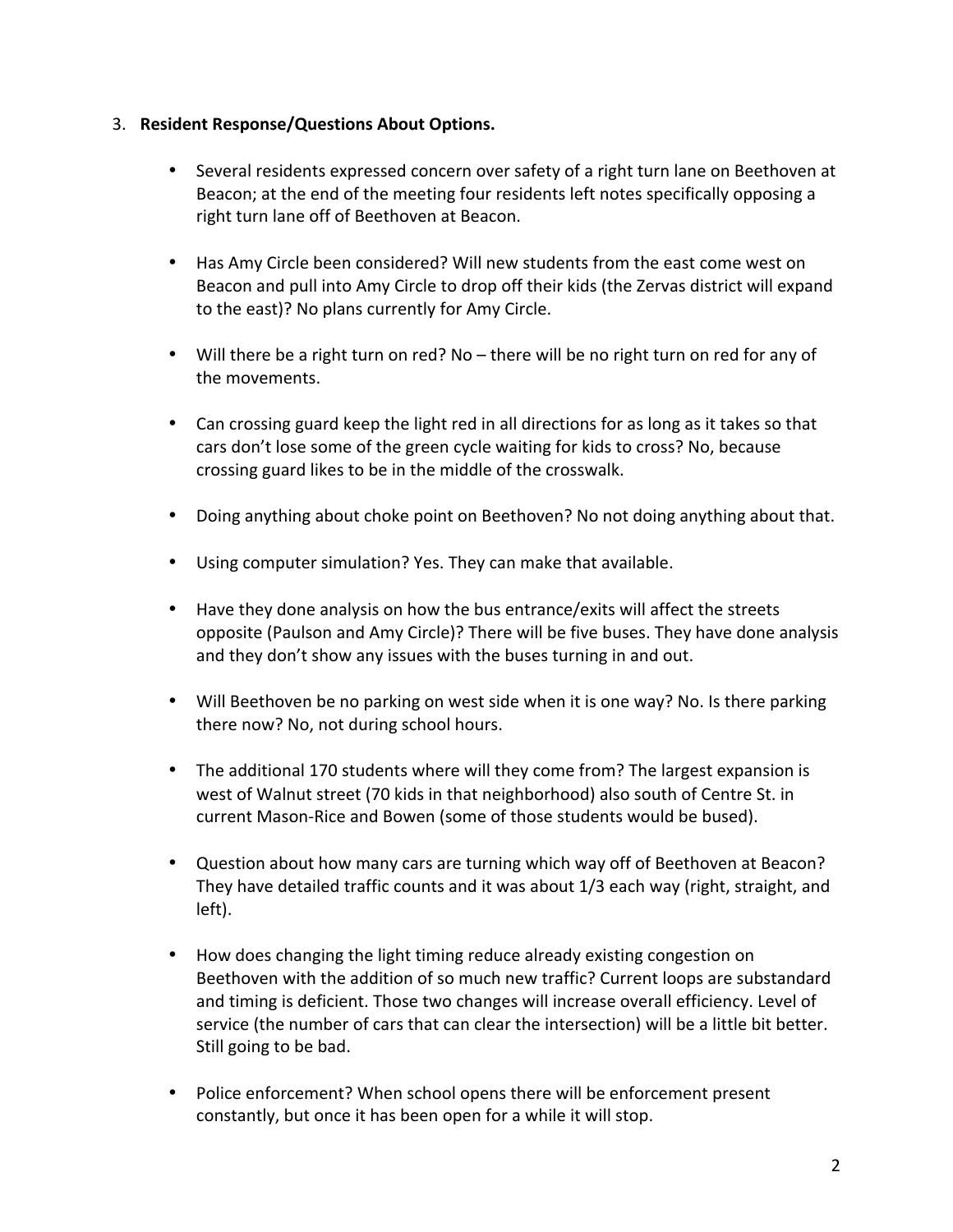- Can something be done to enforce the one-way restriction more strictly?
- 4. **Stacie Beuttell from Walk Boston** There are ways of generating additional support for walking to school. Walking school bus. There are concerns associated with widening streets, especially speeding. Consider whether it is worth it to widen streets just to alleviate traffic problems during short periods of the day (school drop-off and pick-up).
- 5. Jenn Martin, from Zervas PTO/Safe Routes to School. Discussed their programs for promoting walking to school. They have a very active program and have a number of walking school buses.
- 6. **Presentation by Srdj Nedeljkovic, President NHAC**. Discussed increased enrollment and where the students will be coming from. Discussed traffic study data. 84 cars using blue zone 7:45-8:30am. Went through various projections of increased traffic. Wait times will increase on Beethoven. Currently 105 vehicle trips for 312 students. Projection is that you will get 74 new auto trips for the increased students at new school. Possible priorities: Improving access, minimizing adverse effects of traffic on the neighborhood, reduce adverse effects of congestion on commuter routes.
- 7. **Community Goals?** Andreae Downs asked residents to think about and articulate what the goals are for the street design. Residents responded with a number of goals and concerns, most of which focused on safety:
	- Allen Ave at end of Allen at Beacon parents park to walk children to and from school. This constricts the entrance to the street and adds congestion on Beacon. Suggestion that here should be no parking signs. John Rice clarified that David Koses and JR were out laying out cones to show where no parking signs will be.
	- Continue focus on corner of Allen and Beacon, call attention to
		- 1) cars coming down Allen to get to Zervas,
		- 2) cars parked on Allen,
		- 3) cars heading east on Beacon are going too fast, speed limit after Chestnut is 35 MPH which is unsafe for kids and pedestrians,
		- 4) cars are parking on Allen right at Beacon, and
		- 5) children trying to cross Allen at Beacon to get to school.
	- Sean Roche TAG: Urges audience to consider what streets would like like with no compromise, just one goal – safety of kids, everything else is inconvenience. Many residents present expressed agreement with this approach.
	- Many residents expressed a preference for making it safer for kids to walk over making it easier for cars to drive to drop-off/pickup. Many residents were skeptical of the need for a curb cut to enhance the blue zone and attract more cars.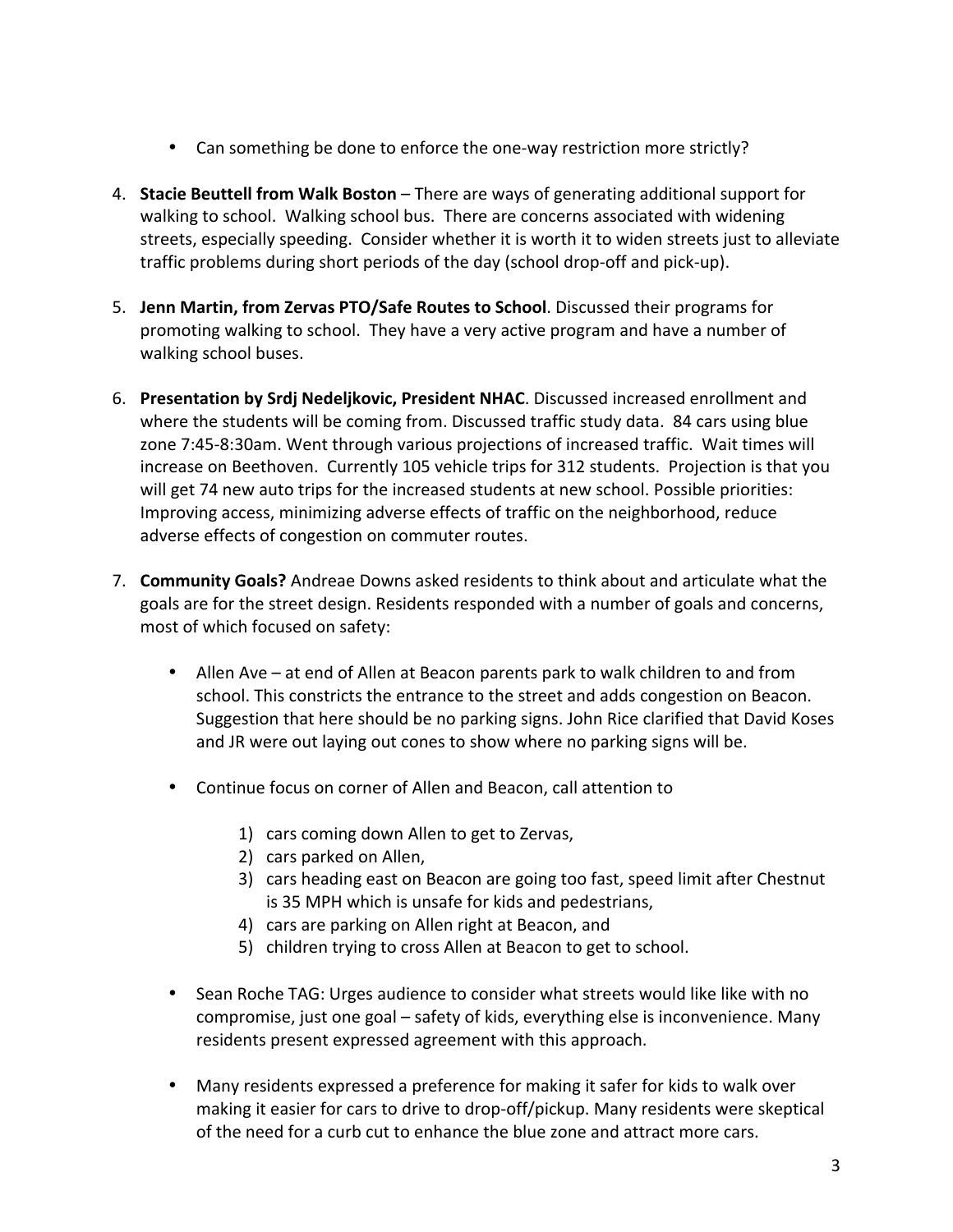- Suggestion for crossing guard at Allen/Beacon and bigger school zone. JR said there will now be a school zone on Beacon that will start at Allen and Beacon and go to Cold Spring Park.
- Suggestion of crosswalk on Allen where the aqueduct crosses. Stop sign at the end of Allen onto Woodward.
- Suggestion that the right-hand turn lane may be safer because it may relieve the gridlock on Beethoven that causes dangerous driving behavior.
- Make the sidewalks wider to encourage walking rather than spend money on bumping in the curb.
- Has there been any thought given to how to make biking safer? AD yes we looked to see if there was room for a bike lane on Beethoven and it was too narrow.
- Suggestion to make Beethoven and Allen one way all of the time.
- Suggestion to take the blue zone and make it a red zone. Have parents drop at Cold Spring and run buses or walking school buses from Cold Spring parking lot. .38 mile distance.
- Suggestion to have a dedicated drop off lane off of Beethoven onto school property. AD said they looked at that and they couldn't do it safely. Steve Siegel: as a design philosophy they are trying to keep cars away from front door of school.
- Srdi presented his proposal to close off Beethoven between Puritan and Beacon to all traffic except residents during pickup and dropoff. Improve pedestrian access through Cold Spring park, increase the availability of buses, no fees for buses. Money saved from not doing blue zone curb cut could be used for something else. We will get exactly what we plan for in terms of traffic.
- 8. **Decision Making Process**. John Rice asked Alex Varcace: how do these decisions get made? Alex explained that part of the process is design of the site, then other groups like DPW and the police department have a hand in the process. JR said he will get clarification about where the decision making happens. WHEN WILL DECISION GET MADE? Over next two months according to Alex.

Adjourn. Respectfully submitted, Kathy Winters